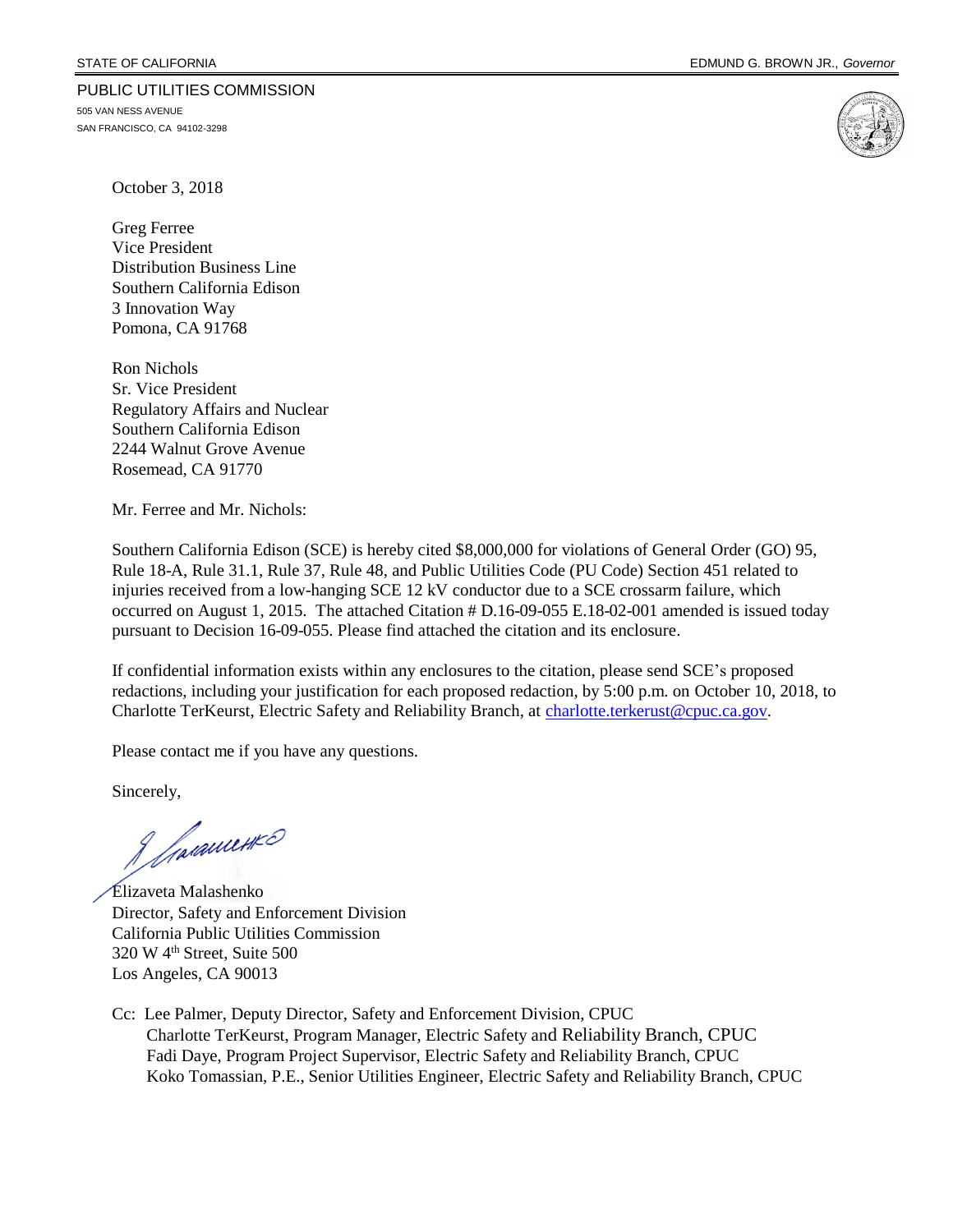

**Citation Date: Original** February 12, 2018 and amended October 3, 2018 **Citation #:** D.16-09-055 E.18-02-001 amended

**Utility/Operator ID#:** U338E

# **CITATION ISSUED PURSUANT TO DECISION 16-09-055**

**Electrical Corporation (Utility) To Which Citation is Issued:** 

Southern California Edison (U338E)

## **OFFICER OF THE RESPONDENT:**

Greg Ferree Vice President Distribution Business Line Southern California Edison 3 Innovation Way Pomona, CA 91768

## **CITATION:**

Southern California Edison (SCE or Utility) is cited for three violations that lasted 2 days each and two violations that lasted 1,389 days each. Safety and Enforcement Division (SED) discovered these violations in its investigation of Incident Number E20150801-01, which occurred on August 1, 2015. One person was injured when he struck a low-hanging energized conductor while riding an off-road vehicle, and two people were injured when they contacted the energized conductor while trying to provide aid to the injured individual. The total financial penalty for this citation is \$8,000,000.

## **VIOLATIONS:**

SCE is cited for violating General Order (GO) 95, Rule 31.1, Rule 48, Rule 37, Rule 18-A, and Public Utilities Code (PU Code), Section (§) 451 as described below. These violations occurred in the period before and when an SCE crossarm broke, causing an energized conductor it initially supported to become suspended in the air with reduced above-ground clearance. Subsequently, one person was injured when he struck the energized conductor while riding an off-road vehicle, and two people were injured when they contacted the energized conductor while trying to provide aid to the injured individual.

#### **1. General Order 95, Rule 31.1 Design, Construction, and Maintenance,** states:

*Electrical supply and communication systems shall be designed, constructed, and maintained for their intended use, regard being given to the conditions under which they are to be operated, to enable the furnishing of safe, proper, and adequate service.*

The crossarm failed and broke under conditions that were not abnormal, causing a piece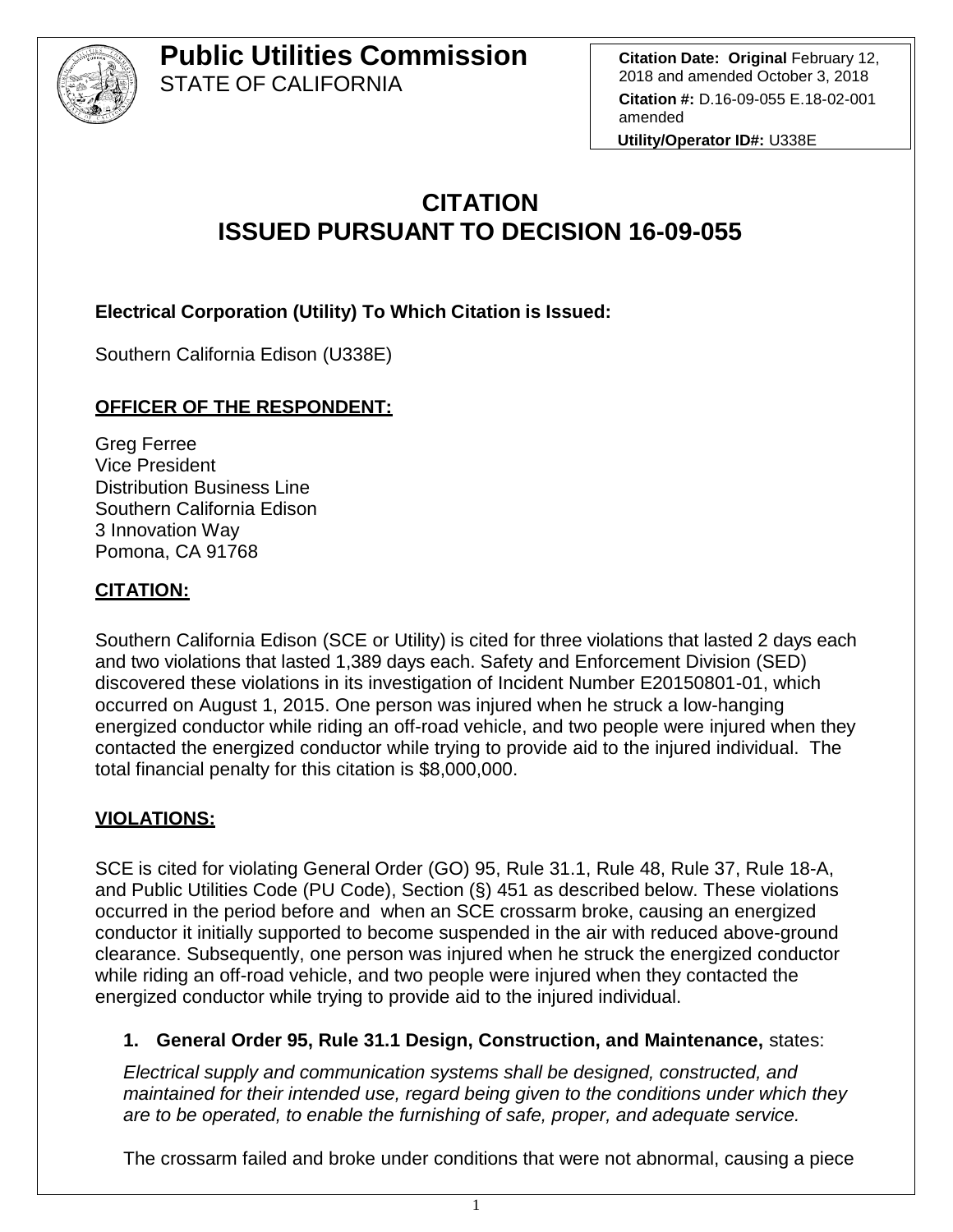

**Citation Date: Original** February 12, 2018 and amended October 3, 2018 **Citation #:** D.16-09-055 E.18-02-001 amended

**Utility/Operator ID#:** U338E

of the crossarm to fall to the ground and the conductor it supports to be suspended in the air. SCE is in violation of GO 95, Rule 31.1, for failing to ensure that the crossarm was installed and maintained in a way that it does not break during conditions normal to the area.

The nut that was securing the insulator (that supported the 12 kV conductor with insufficient above ground clearance) to the crossarm had been missing since at least October 13, 2011, when an SCE inspection found that the nut was missing. SCE is in violation of GO 95, Rule 31.1 for failing to ensure that the insulator is properly supported and secured to the crossarm.

## **2. General Order 95, Rule 48 Strength of Materials,** states:

*Structural members and their connection shall be designed and constructed so that the structures and parts thereof will not fail or be seriously distorted at any load less than their maximum working loads (developed under the current construction arrangements with loadings as specified in Rule 43) multiplied by the safety factors in Rule 44. Values used for the strength of material shall comply with the safety factors specified in Rule 44.*

The above rule requires utilities to ensure that a crossarm is designed, installed, and constructed so that it does not fail or become seriously distorted at any load less than its maximum working load multiplied by the safety factors in Rule 44. There are no indications that there were any abnormal conditions at or just before the time of the incident that could have caused a properly designed, installed, and maintained crossarm to break. SCE is in violation of GO 95, Rule 48, for failing to ensure that its crossarm did not fail or become seriously distorted at a load that was less than the maximum working load multiplied by the safety factor in Rule 44.

#### **3. GO 95 Rule 37, Minimum Clearances of Wires above Railroads, Thoroughfares, Buildings, Etc.,** states in part:

*Clearance between overhead conductors, guys, messengers or trolley span wires and tops of rails, surfaces of thoroughfares or other generally accessible areas across, along or above which any of the former pass; also clearances between conductors, guys, structures, or other objects, shall not be less than those set forth in Table 1, at a Temperature of 60°F and no wind…*

The above rule requires supply conductors of 750-22,500 volts installed above ground along thoroughfares in rural districts or across other areas capable of being traversed by vehicles or agricultural equipment to maintain a minimum ground clearance of 25 feet. At the time of the incident, the SCE overhead conductor had an above ground clearance less than 8 feet, which is less than the GO 95 minimum requirement of 25 feet. SCE is in violation of GO 95, Rule 37, for failing to ensure that its 12 kV overhead conductor maintained at least a 25 foot ground clearance above a thoroughfare capable of being traversed by vehicles.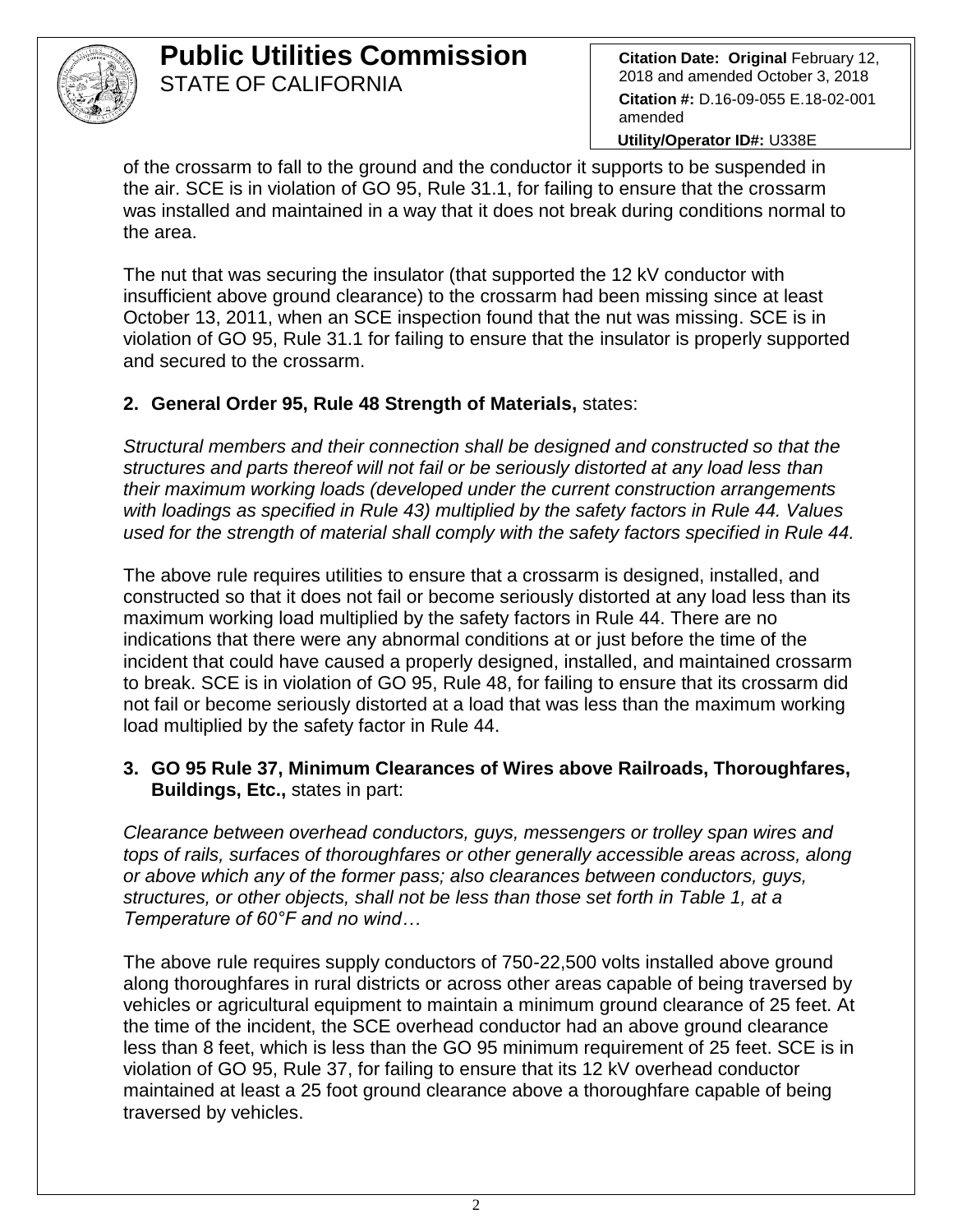

**Utility/Operator ID#:** U338E

**4. GO 95 Rule 18-A, Resolution of Safety Hazards And General Order 95 Violations,** in effect when SCE found that the nut was missing**,** states in relevant part:

*Each company (including utilities and CIPs) is responsible for taking appropriate corrective action to remedy safety hazards and GO 95 violations posed by their facility… For purposes of this rule, "safety hazard" means a condition that poses a significant threat to life or property… All companies shall establish an auditable maintenance program for their facilities and lines. Further, all companies must include a timeline for corrective actions to be taken following the identification of a safety hazard or violation of General Orders 95 or 128 on the companies' facilities. The auditable maintenance program should be developed and implemented based on the following principles.* 

*(1) Priorities shall be assigned based on the specifics of the safety hazard or violation as related to direct impact and the probability for impact on safety or reliability using the following factors:*

- *\* Type of facility or equipment;*
- *\* Location;*
- *\* Accessibility;*
- *\* Climate;*
- *\* Direct or potential impact on operations, customers, electrical company workers, communications workers, and the general public;*
- *\* Whether the safety hazard or violation is located in an Extreme or Very High Fire Threat zone.*
- *(2) There will be three priority levels, as follows:*
	- *a) Level 1:* 
		- *• Immediate safety and/or reliability risk with high probability for significant impact.*
		- *• Take action immediately, either by fully repairing the condition, or by temporarily repairing and reclassifying the condition to a lower priority.*
	- *b) Level 2:*
		- *• Variable (non-immediate high to low) safety and/or reliability risk.*
		- *• Take action to correct within specified time period (fully repair, or by temporarily repairing and reclassifying the condition to a lower priority).*
		- *• Time period for correction to be determined at the point of identification by a qualified company representative:*
		- *• Overhead: 0-59 months*
		- *• Where communications company actions result in electric utility GO violations, the electric utility's remedial action will be to transmit a single documented notice of identified violations to the communications company for compliance.*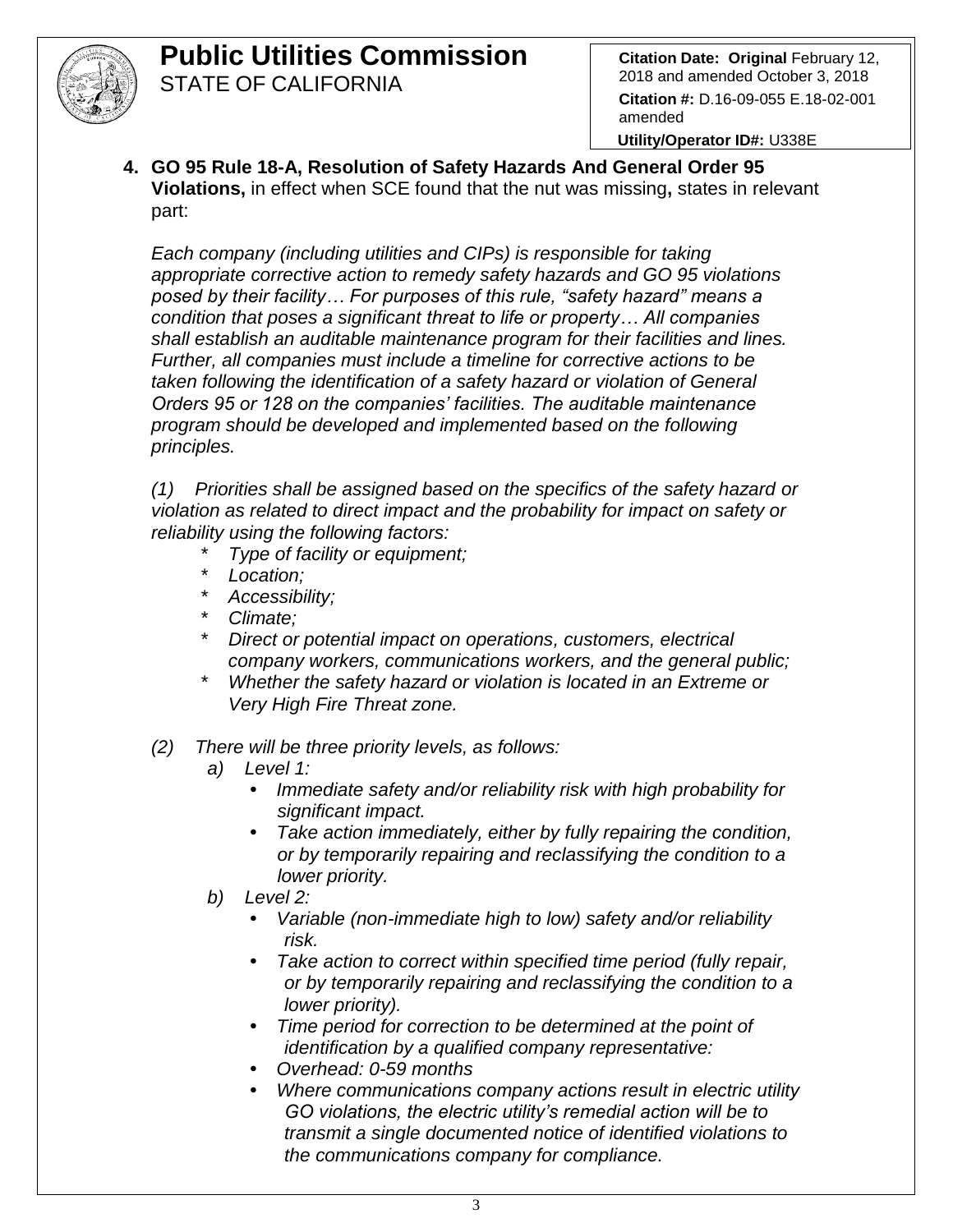

**Citation Date: Original** February 12, 2018 and amended October 3, 2018 **Citation #:** D.16-09-055 E.18-02-001 amended

**Utility/Operator ID#:** U338E

- *c) Level 3:*
	- *• Acceptable safety and/or reliability risk.*
	- *• Take action (re-inspect, re-evaluate, or repair) at or before the next detailed inspection.*
- *d) Exceptions (Levels 2 and 3 only) – Correction times may be extended under reasonable circumstances, such as:*
	- *• Third party refusal*
	- *• Customer issue*
	- *• No access*
	- *• Permits required*
	- *• System emergencies (e.g. fires, severe weather conditions)*

On October 13, 2011, SCE personnel found that the nut securing the insulator (that supported the 12 kV conductor with insufficient above ground clearance) to the crossarm was missing. SCE personnel created a work order for the missing nut; however, this hazardous and dangerous condition was prioritized as a "Priority 3," meaning that the condition was deemed to be an acceptable safety and/or reliability risk. SCE did not set a due date for corrective action. SCE has considered correction of Priority 3 conditions as "opportunity maintenance," and typically would not correct a Priority Level 3 condition unless other higher priority work is being performed on the pole.

A missing nut is a hazardous and dangerous condition, as the lack of a nut allows movement of the insulator pin, unrestricted by the securing nut. This movement could allow the insulator to fall off the crossarm, for example, in windy conditions not abnormal to the area. Also, movement of the insulator pin within the pinhole, unrestricted by the securing nut, subjects the crossarm to damaging tensile stress that can result in a crossarm failure. Either type of failure could cause the energized conductor supported on the insulator to fall to the ground or become suspended with insufficient above ground clearance and thus be easily accessible to the public, as happened in this incident. SED concludes that this hazardous and dangerous condition created by the missing nut was an "immediate safety and/or reliability risk with high probability for significant impact." Therefore, SCE is in violation of GO 95, Rule 18-A for failing to correctly prioritize and immediately correct the violation of the missing insulator nut.

## **5. PU Code, § 451,** states in part:

*Every public utility shall furnish and maintain such adequate, efficient, just, and reasonable service, instrumentalities, equipment, and facilities, including telephone*  facilities, as defined in Section 54.1 of the Civil Code, as are necessary to promote the *safety, health, comfort, and convenience of its patrons, employees, and the public.*

The above mandate requires, in part, that public utilities furnish and maintain their equipment and facilities as necessary to adequately promote public safety. On October 13, 2011, SCE personnel identified that the nut securing the insulator (that supported the 12 kV conductor with insufficient above ground clearance) to the crossarm was missing. SCE failed to recognize the severity and hazard of this GO 95 violation. Consequently, SCE prioritized the issue as "Priority 3" and allowed the condition to remain uncorrected for several years. As such, SCE is in violation of PU Code § 451 for failing to maintain its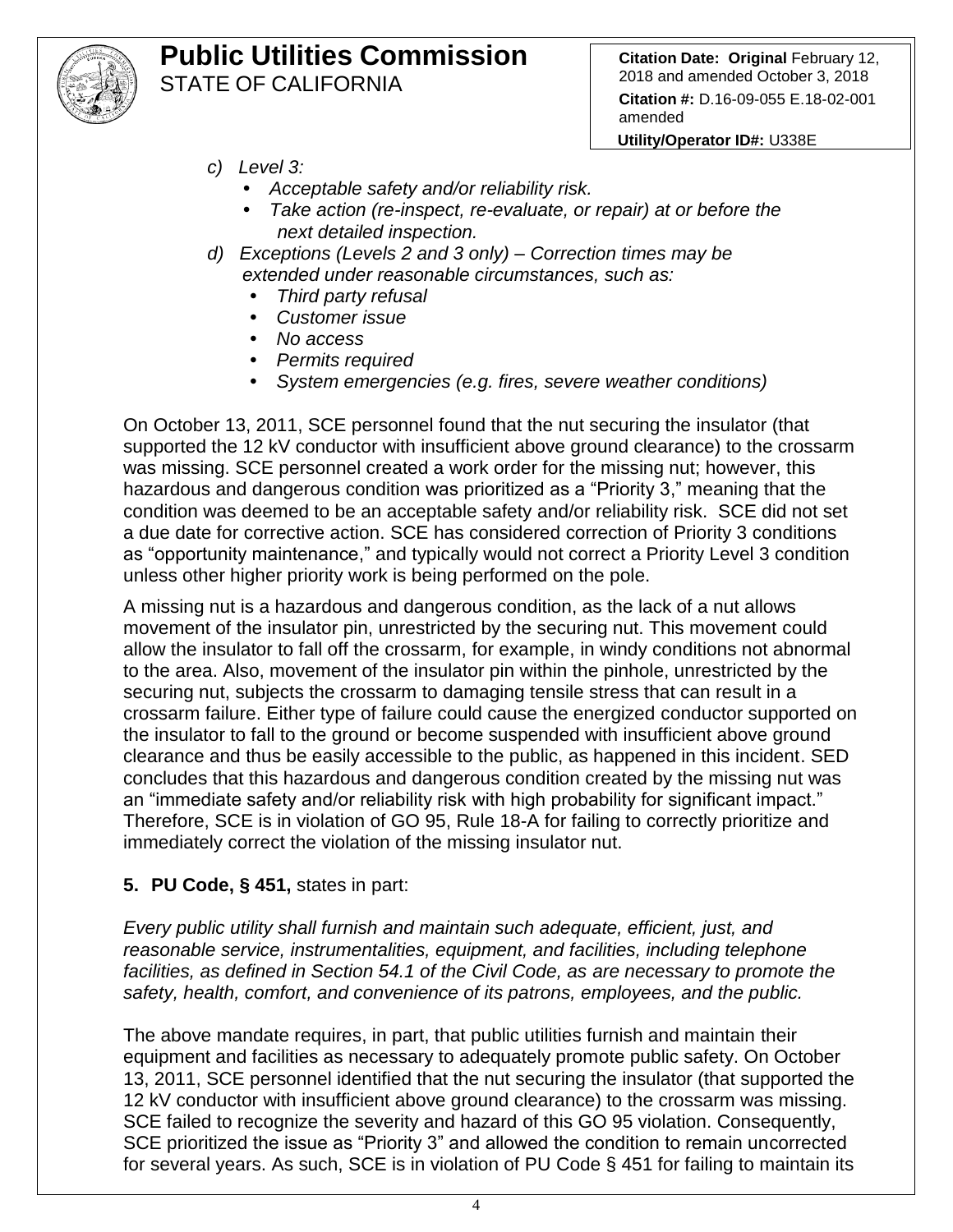

**Citation Date: Original** February 12, 2018 and amended October 3, 2018 **Citation #:** D.16-09-055 E.18-02-001 amended

**Utility/Operator ID#:** U338E

equipment and facilities as necessary to promote the safety, health, comfort, and convenience of the public.

#### **ENCLOSURES:**

The following enclosures were used to establish the findings of fact:

*Enclosure 1 – SED Incident Investigation Report, dated April 15, 2016*

*Enclosure 2 – SED Notice of Violation (NOV), dated April 11, 2017*

*Enclosure 3 – SCE Response to SED's NOV, dated May 12, 2017*

*Enclosure 4 – SCE's Initial Incident Report*

*Enclosure 5 – SCE's Section 315 Letter*

*Enclosure 6* – *SCE Notification No. 403983607*

*Enclosure 7 – SED Supplemental Incident Investigation Report, dated September 29, 2018*

## **STATEMENT OF FACTS**

The above violations are documented in the attached *Enclosure 1 – SED Incident Investigation Report* which is based on the following: SED's field observations and measurements; SED interviews with witnesses and SCE personnel; and SED's review of SCE's records and data request responses, and in the attached *Enclosure 7 – SED Supplemental Incident Investigation Report,* which is based on the following: SED's discovery of SCE's knowledge of the subject pin insulator being unsecured following an inspection in October 2011; SED's analysis of the risks associated with an unsecured insulator, including the structural and mechanical impacts such a condition would impose on a crossarm; and the likely contribution of this condition to the crossarm failure and subsequent injuries.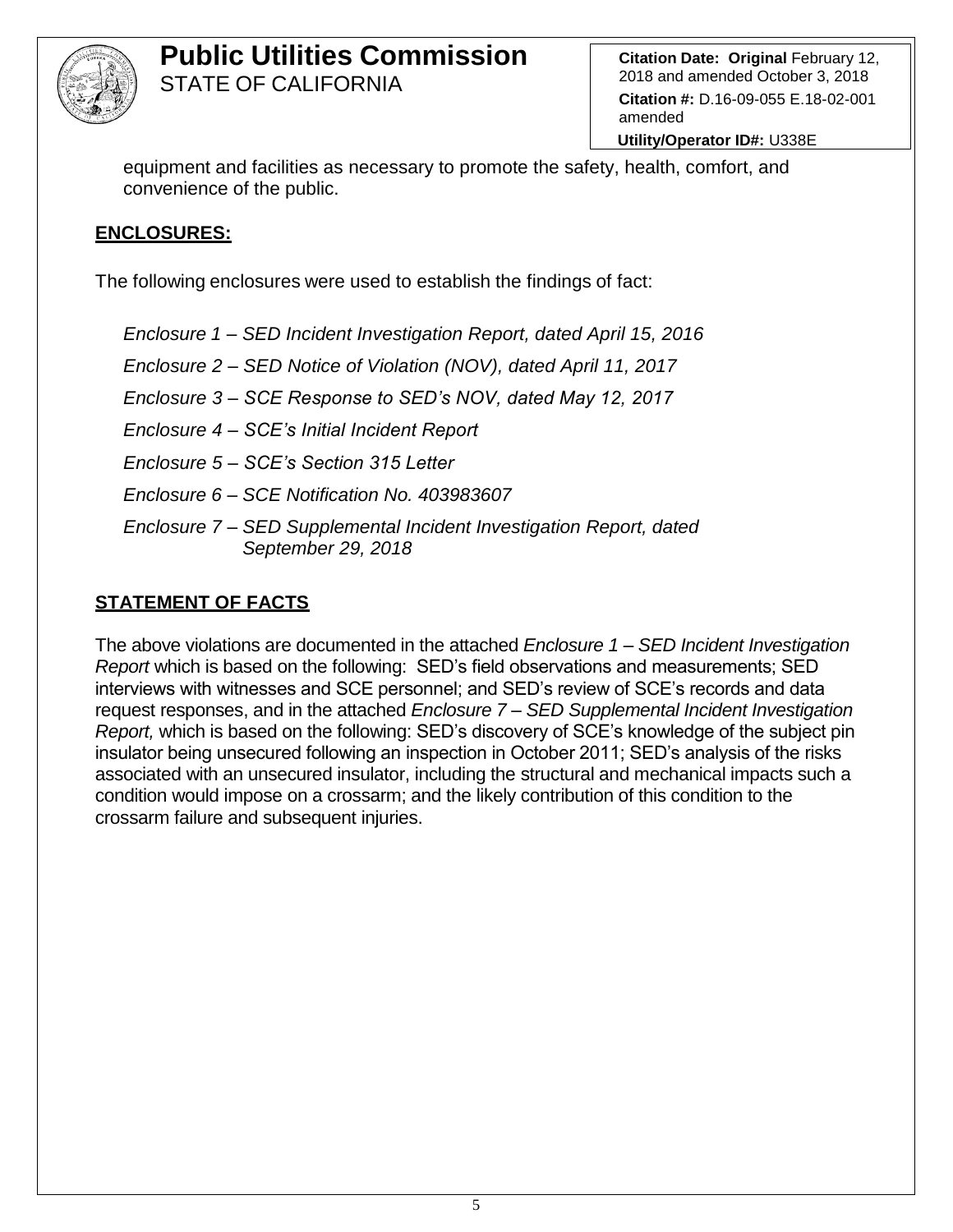

# **Public Utilities Commission**

STATE OF CALIFORNIA

**Citation Date: Original** February 12, 2018 and amended October 3, 2018 **Citation #:** D.16-09-055 E.18-02-001 amended

**Utility/Operator ID#:** U338E

## **SED CITATION ANALYSIS**

| <b>Element</b>                                                  | <b>Staff Finding</b>                                                                                                                                                                                                                                                                              |
|-----------------------------------------------------------------|---------------------------------------------------------------------------------------------------------------------------------------------------------------------------------------------------------------------------------------------------------------------------------------------------|
| Number of<br>violation(s)<br>and<br>duration of<br>violation(s) | One violation of GO 95, Rule 31.1 from August 1, 2015 to August 2,<br>2015 (2 days) for failing to ensure that the crossarm was installed and<br>maintained in a way that it does not break during conditions normal to<br>the area.                                                              |
|                                                                 | One violation of GO 95, Rule 31.1 from October 13, 2011 to August 2,<br>2015 (1,389 days) for failing to ensure that the nut securing the insulator<br>(that supported the 12 kV conductor with insufficient above ground<br>clearance) to the crossarm was maintained for its intended function. |
|                                                                 | One violation of GO 95, Rule 48, from August 1, 2015 to August 2, 2015<br>(2 days), for failing to ensure that its crossarm did not fail or become<br>seriously distorted at a load that was less than the maximum working<br>load multiplied by the safety factor in Rule 44.                    |
|                                                                 | One violation of GO 95, Rule 37, from August 1, 2015 to August 2, 2015<br>(2 days), for failing to ensure that its 12 kV overhead conductor<br>maintained at least a 25 foot ground clearance above a thoroughfare<br>capable of being traversed by vehicles.                                     |
|                                                                 | One violation of GO 95, Rule 18-A, from October 13, 2011 to August 2,<br>2015 (1,389 days) for failing to correctly prioritize and immediately<br>correct the hazardous and dangerous condition created by the missing<br>nut.                                                                    |
|                                                                 | One violation of PU Code § 451 from October 13, 2011 to August 2,<br>2015 (1,389 days) for failing to maintain its equipment and facilities as<br>necessary to promote the safety, health, comfort, and convenience of<br>the public.                                                             |
|                                                                 |                                                                                                                                                                                                                                                                                                   |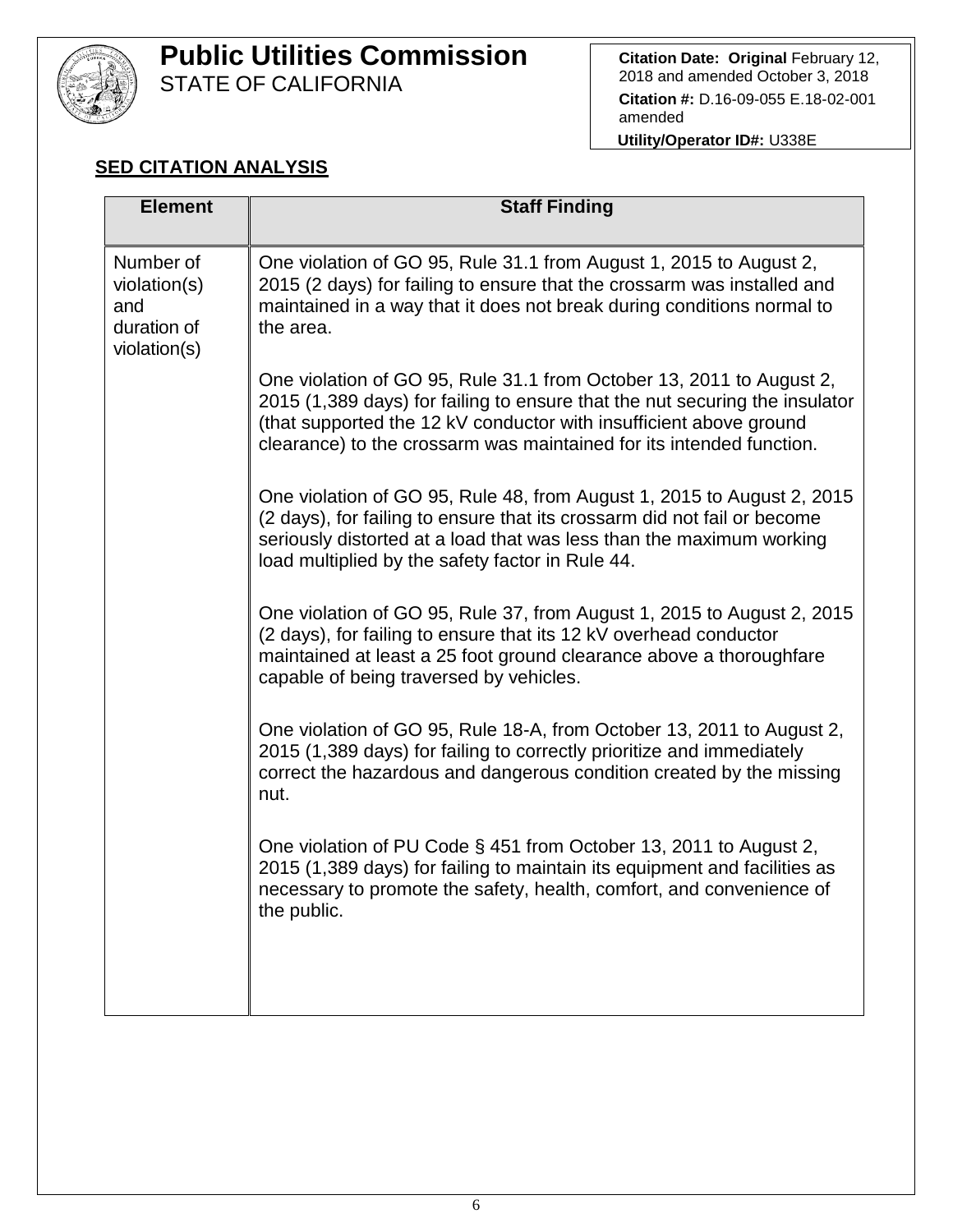

**Citation Date: Original February 12,** 2018 and amended October 3, 2018 **Citation #:** D.16-09-055 E.18-02-001 amended

| <b>Element</b>                           | <b>Staff Finding</b>                                                                                                                                                                                                                                                                                                                                                                                                                                                                                                                                 |
|------------------------------------------|------------------------------------------------------------------------------------------------------------------------------------------------------------------------------------------------------------------------------------------------------------------------------------------------------------------------------------------------------------------------------------------------------------------------------------------------------------------------------------------------------------------------------------------------------|
| Severity or<br>gravity of the<br>offense | The incident resulted in injuries to three members of the public ("victim<br>1", "victim 2" and "victim 3"). Victim 1 sustained a laceration to his neck.<br>Victim 2 sustained third-degree burns to his left hand, bicep, and<br>abdomen. Victim 3 sustained an electrical shock.<br>In addition, members of the public and utility workers were exposed to<br>a safety hazard for at least 1,389 days, during which the hazardous<br>and dangerous condition due to the missing nut on the insulator existed<br>without corrective action by SCE. |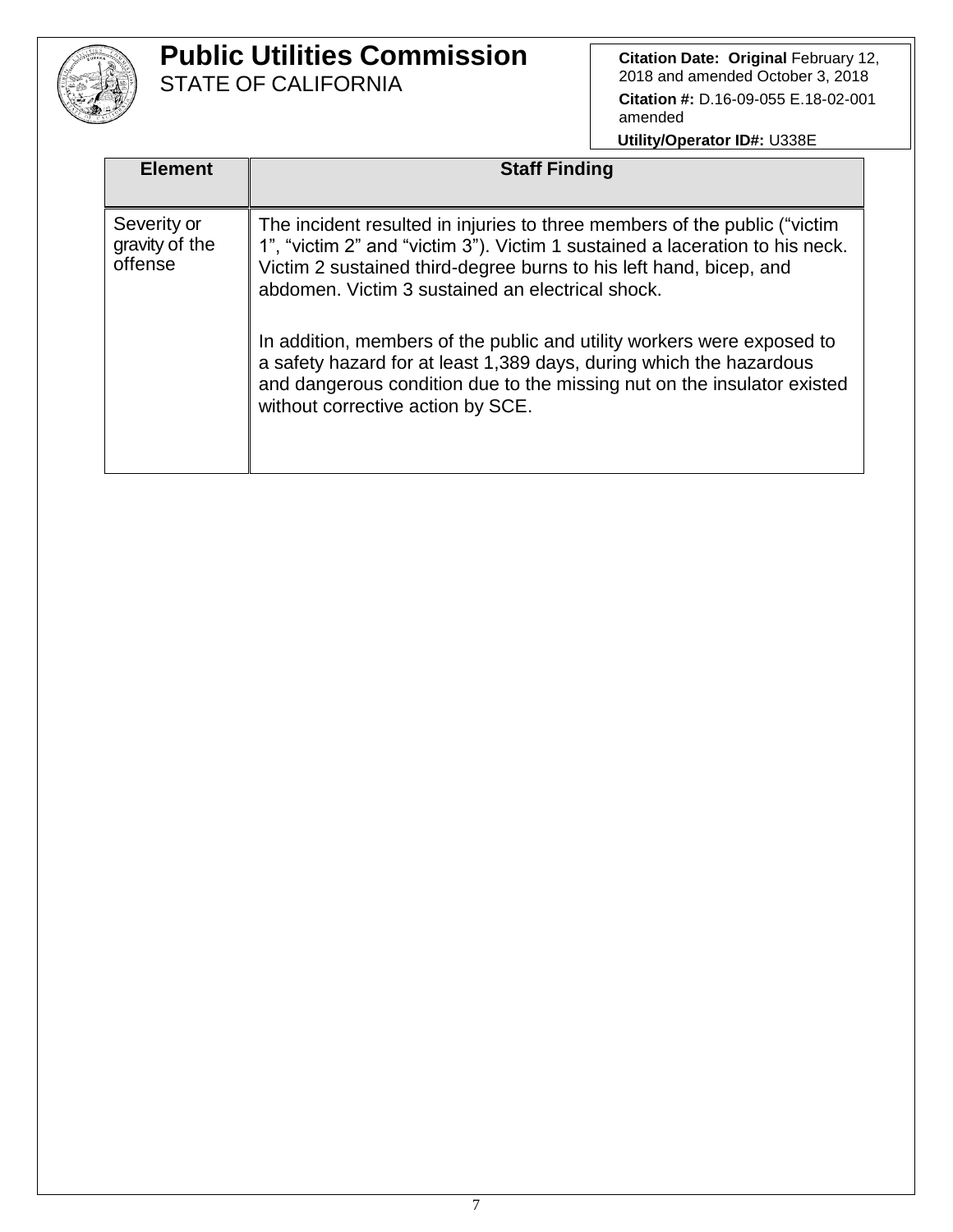

**Citation Date: Original February 12,** 2018 and amended October 3, 2018 **Citation #:** D.16-09-055 E.18-02-001 amended

| <b>Element</b>            | <b>Staff Finding</b>                                                                                                                                                                                                                                                                                                                                                                                                                                                                                                                                                                                                                                                                                     |  |  |
|---------------------------|----------------------------------------------------------------------------------------------------------------------------------------------------------------------------------------------------------------------------------------------------------------------------------------------------------------------------------------------------------------------------------------------------------------------------------------------------------------------------------------------------------------------------------------------------------------------------------------------------------------------------------------------------------------------------------------------------------|--|--|
| Conduct of the<br>utility | On October 13, 2011, SCE conducted a detailed inspection of pole<br>number 43502S and discovered that a primary insulator pin on the<br>crossarm was missing the nut required to secure the pin, insulator, and<br>conductor to the crossarm. SCE subsequently prioritized this GO 95<br>violation as "Priority 3" with no specified date for corrective action. This<br>safety hazard remained uncorrected at the time of the incident.<br>On July 29, 2015, SCE's Twentynine Palms region began experiencing<br>wind gusts of up to 70 mph. As a result, SCE activated its normal                                                                                                                      |  |  |
|                           | emergency operations at the local district level.<br>On July 30, 2015, SCE assigned damage assessment teams (DATs)<br>to perform storm damage control in the Twentynine Palms district. In<br>response to reports from DATs of widespread damage, inaccessible<br>roads, and other logistical considerations, SCE ordered a helicopter<br>patrol of SCE's overhead facilities in the Twentynine Palms district.<br>The patrol revealed extensive crossarm damage over a large area on<br>one of the circuits in the service territory, which resulted in the<br>helicopter troubleman requesting DATs be dispatched to the area<br>when weather and road conditions permitted for further investigation. |  |  |
|                           | On August 1, 2015, three members of the public were riding off-road<br>vehicles when they contacted an SCE conductor and received injuries.<br>The crossarm that supported the conductor was broken, causing the<br>conductor to be suspended in the air at a height below the minimum<br>required overhead clearance.                                                                                                                                                                                                                                                                                                                                                                                   |  |  |
|                           | The circuit-branch of the North Adobe 12kV circuit where the incident<br>occurred was not identified by the helicopter patrol as requiring<br>additional assessment.                                                                                                                                                                                                                                                                                                                                                                                                                                                                                                                                     |  |  |
|                           | SCE completed repairs to its facilities at the incident site the day after<br>the incident.                                                                                                                                                                                                                                                                                                                                                                                                                                                                                                                                                                                                              |  |  |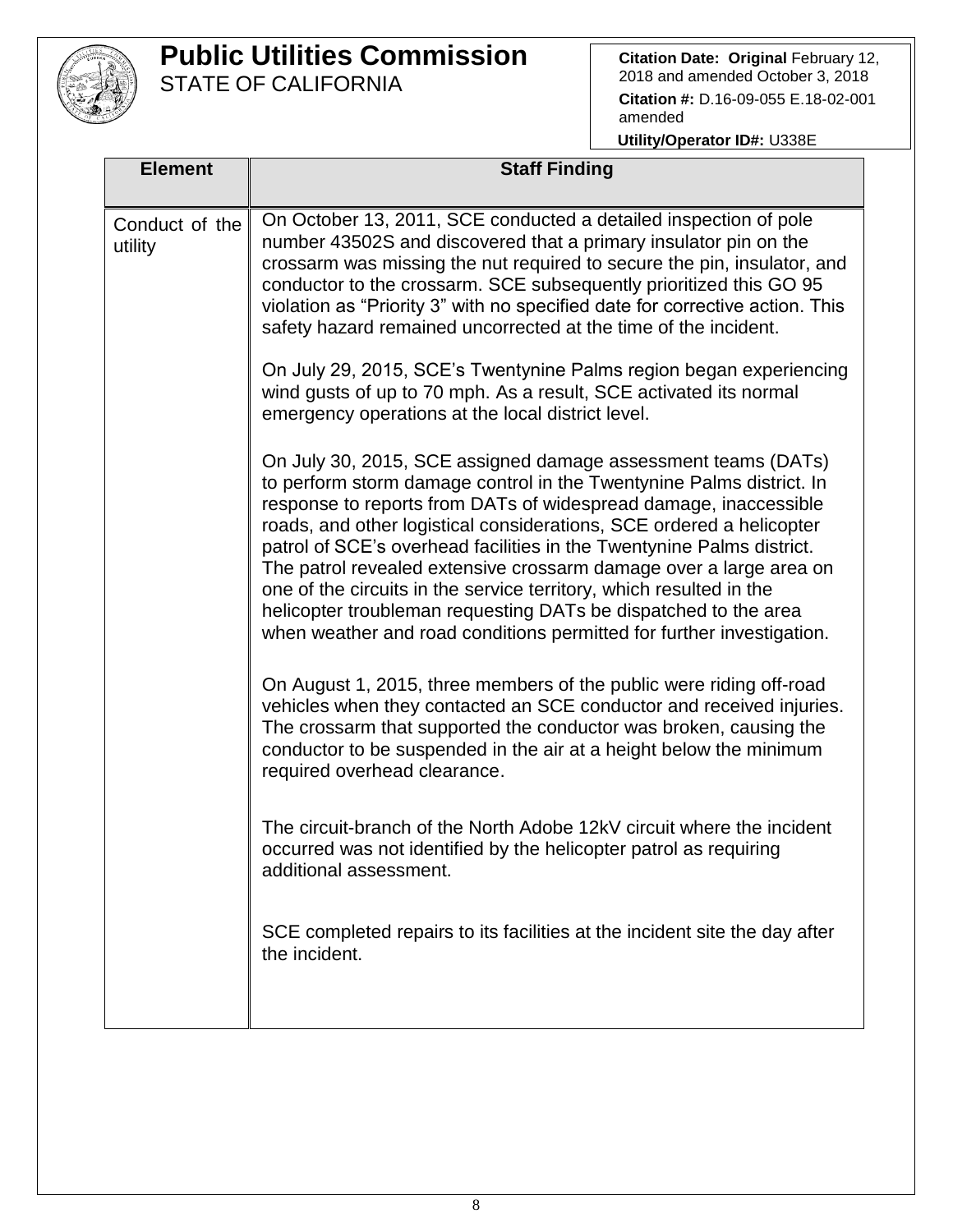

| Prior history of<br>similar<br>violation(s) | SED's incident investigations have found SCE in violation of GO 95,<br>Rule 44, 15 times since 2011 (Rule 44 is referenced in Rule 48).<br>Examples include:                                                                                                                                                                 |
|---------------------------------------------|------------------------------------------------------------------------------------------------------------------------------------------------------------------------------------------------------------------------------------------------------------------------------------------------------------------------------|
|                                             | • E20160106-01 – SCE in violation of Rule 44.3 for failing to show<br>that a pole met the safety factors specified in Rule 44.1.                                                                                                                                                                                             |
|                                             | • E20150719-01 – SCE in violation of Rule 44.3 for failing to show<br>that two poles met the safety factors specified in Rule 44.1.                                                                                                                                                                                          |
|                                             | • E20140818-02 – SCE in violation of Rule 44.3 for failing to show<br>that two poles met the safety factors specified in Rule 44.1.                                                                                                                                                                                          |
|                                             | SED's incident investigations have found SCE in violation of GO 95,<br>Rule 31.1, 12 times since 2011. Examples include:                                                                                                                                                                                                     |
|                                             | • E20151118-01 – SCE in violation of Rule 31.1 for failing to<br>maintain a one-bolt aluminum connector                                                                                                                                                                                                                      |
|                                             | E20150921-01 – SCE in violation of Rule 31.1 for failing to<br>upgrade a transformer that subsequently failed.                                                                                                                                                                                                               |
|                                             | E20140718-02 – SCE in violation of Rule 31.1 for failing to obtain<br>the safety factors of two poles (that subsequently failed) to ensure<br>compliance with Rule 44.                                                                                                                                                       |
|                                             | SED's incident investigations have found SCE in violation of GO 95,<br>Rule 37, 3 times since 2011. Examples include:                                                                                                                                                                                                        |
|                                             | • E20140616-02 – SCE in violation of Rule 37 for failing to ensure a<br>16 kV conductor had sufficient vertical clearance above a walkable<br>surface.                                                                                                                                                                       |
|                                             | SCE has admitted that it violated PU Code Section 451, including in<br>the following incidents:                                                                                                                                                                                                                              |
|                                             | With respect to the operation, maintenance, and monitoring of its<br>secondary network in Long Beach, vault accessibility and<br>inspection issues, and improper installation of cables inside a<br>vault (D.17-09-024 in I.16-07-007).                                                                                      |
|                                             | By failing to take prompt action to prevent pole overloading on<br>$\bullet$<br>joint poles in Malibu Canyon (D.13-09-028 in I.09-01-018).                                                                                                                                                                                   |
|                                             | SCE admitted that it violated Rule 31.1 and PU Code Section 451 by<br>allowing two overhead conductors to come into contact or near<br>contact with each other, which caused one conductor to break and<br>fall to the ground at the site in San Bernardino where three fatalities<br>occurred (D.14-08-009 in I.14-03-004). |
|                                             |                                                                                                                                                                                                                                                                                                                              |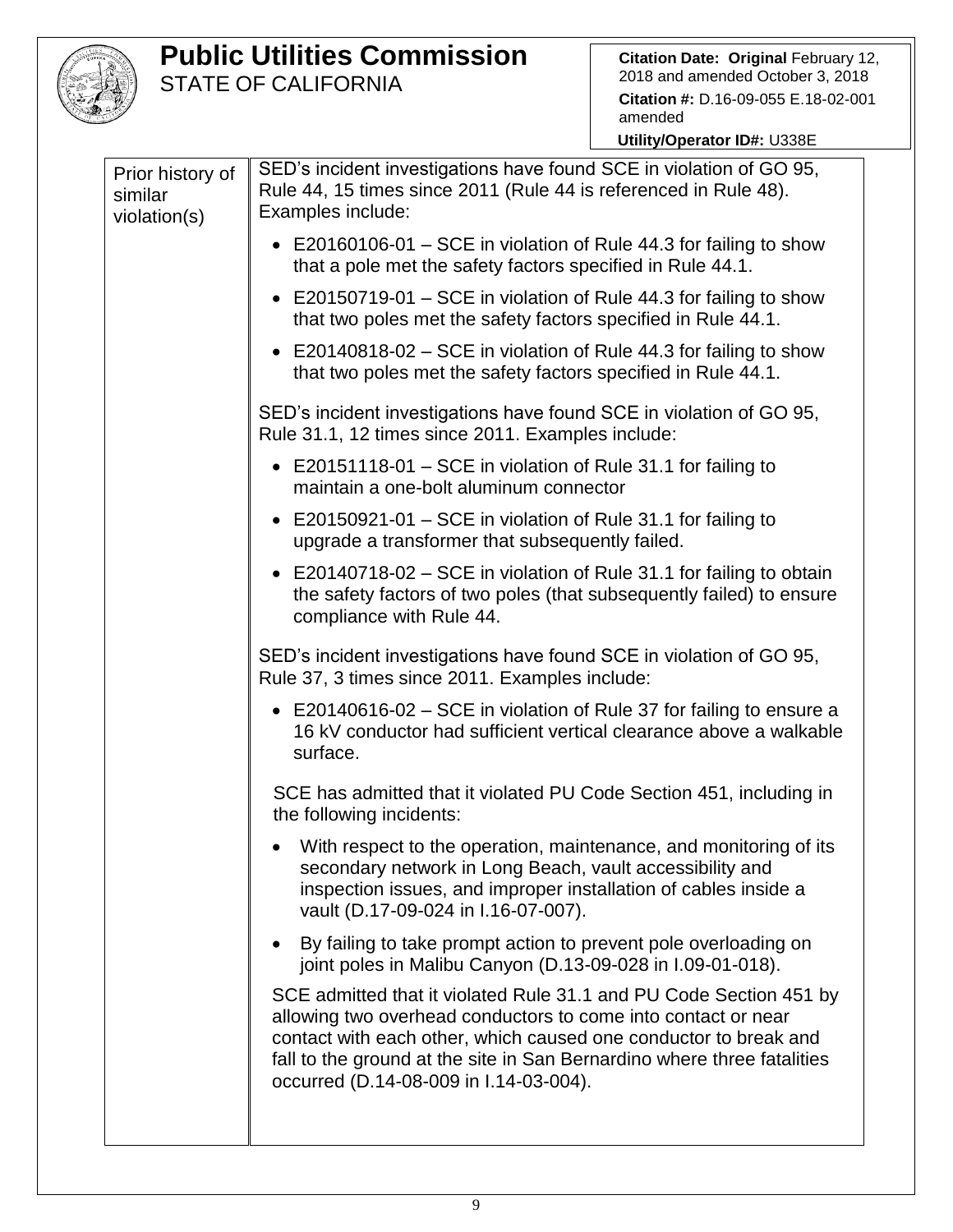

**Citation Date: Original February 12,** 2018 and amended October 3, 2018 **Citation #:** D.16-09-055 E.18-02-001 amended

| <b>Element</b>                                              | <b>Staff Finding</b>                                                                                                                                                                                                                                                                                                                                                                                                                                                                                                                                                                                                                                                                                                                                                                                          |
|-------------------------------------------------------------|---------------------------------------------------------------------------------------------------------------------------------------------------------------------------------------------------------------------------------------------------------------------------------------------------------------------------------------------------------------------------------------------------------------------------------------------------------------------------------------------------------------------------------------------------------------------------------------------------------------------------------------------------------------------------------------------------------------------------------------------------------------------------------------------------------------|
| Self-reporting<br>of the violation                          | Not self-reported; SED discovered the violations during investigation of<br>the reported incident.                                                                                                                                                                                                                                                                                                                                                                                                                                                                                                                                                                                                                                                                                                            |
| Financial<br>resources of<br>the utility                    | 5.0 million electric customers, \$5.182 billion authorized General Rate<br>Case revenues for test year 2015.                                                                                                                                                                                                                                                                                                                                                                                                                                                                                                                                                                                                                                                                                                  |
| The totality of<br>the<br>circumstances                     | Aggravating factors include the injuries to three members of the public<br>and SCE's failure to acknowledge the severity of and public safety<br>hazard caused by an unsecured pin insulator and allowing the condition<br>to remain uncorrected for almost four years.<br>Mitigating factors include the actions SCE took, prior to the incident, to<br>determine the damage to its facilities due to the storm. SCE also<br>remedied the violations the next day after the incident.<br>Other factors to consider are that (1) although SCE was generally<br>cooperative during SED's initial investigation, SCE did not cooperate<br>fully with SED during the discovery process after SCE appealed the<br>initial citation; and (2) SCE possesses sufficient financial resources to<br>pay the penalties. |
| The role of<br>precedent                                    | N/A                                                                                                                                                                                                                                                                                                                                                                                                                                                                                                                                                                                                                                                                                                                                                                                                           |
| <b>Resultant</b><br><b>Citation</b><br><b>Taking All of</b> | \$8,000,000 consistent with the administrative limit on citations<br>adopted in Decision 16-09-055.                                                                                                                                                                                                                                                                                                                                                                                                                                                                                                                                                                                                                                                                                                           |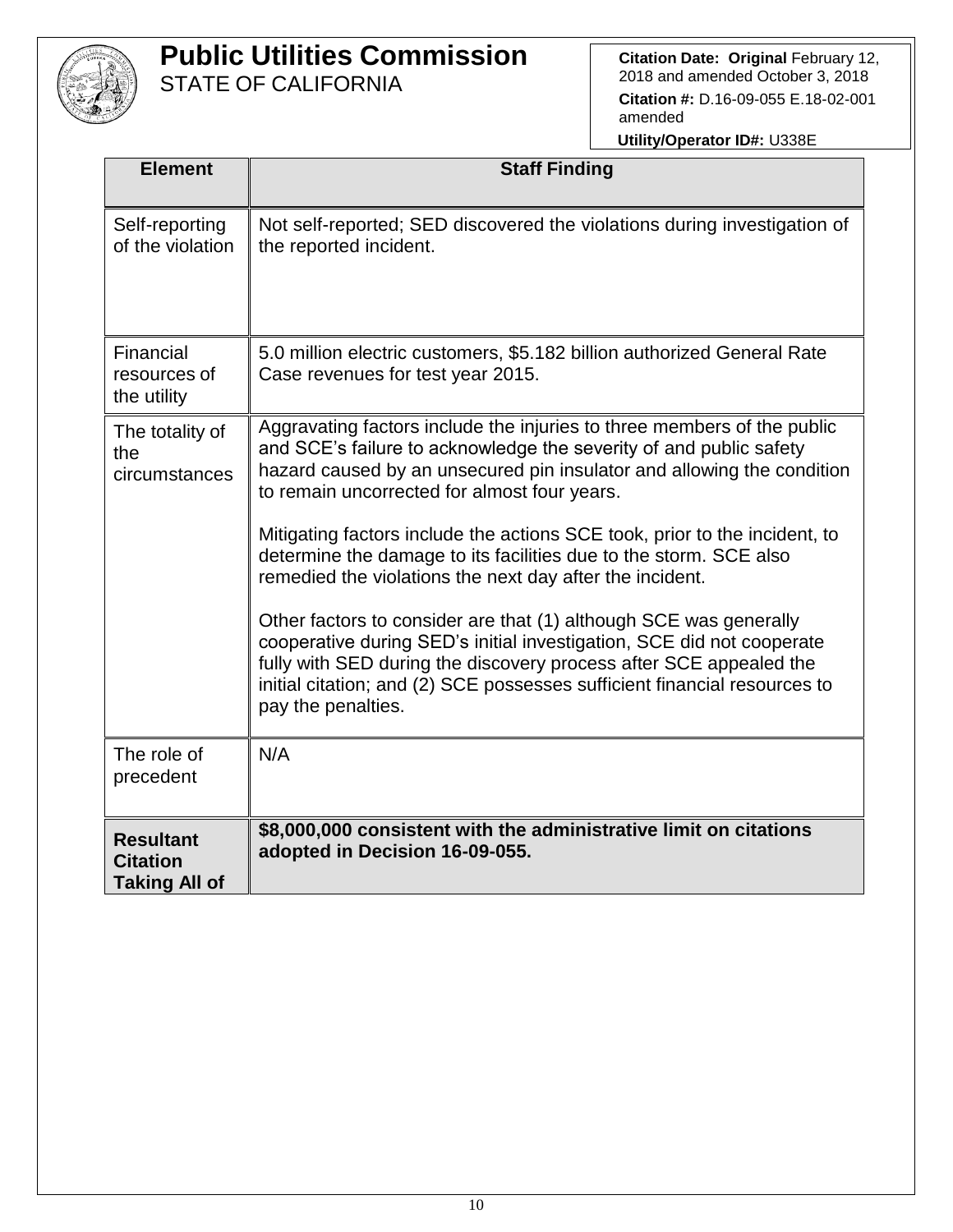

**Citation Date: Original** February 12, 2018 and amended October 3, 2018 **Citation #:** D.16-09-055 E.18-02-001 amended

**Utility/Operator ID#:** U338E

#### **RESPONSE:**

Respondent is called upon to provide a response to this Citation by: **5:00 PM on November 2, 2018**. By way of such response, Respondent, **within 30 calendar days,** must either pay the amount of the penalty set forth in this citation<sup>1</sup>, or appeal<sup>2</sup> the citation. In addition, the Respondent must do one of the following:

- (1) For violations constituting immediate safety hazards: Respondent must immediately correct the immediate safety hazards.
- (2) For violations that do not constitute immediate safety hazards: Violations that do not constitute immediate safety hazards must be corrected within 30 days after the citation is served. If said violations that do not constitute immediate safety hazards cannot be corrected within 30 days, then the Respondent must submit a detailed Compliance Plan to the Director of SED within 30 days after the citation issues, unless the utility and the Director of SED, before the expiration of the 30 day period, agree in writing to another date, reflecting the soonest that the Respondent can correct the violations. The Compliance Plan must provide a detailed description of when the violation will be corrected, the methodology to be utilized, and a statement supported by a declaration from the Respondent's Chief Executive Officer or appropriate designee (CEO Declaration) stating that in the Respondent's best judgment, the time that will be taken to correct the violation will not affect the safety or integrity of the operating system or endanger public safety.

Note: Respondent will forfeit the right to appeal the citation by failing to do one of the options outlined above within 30 days. Payment of a citation or filing a Notice of Appeal does not excuse the Respondent from curing the violation. The amount of the penalty may continue to accrue until a Notice of Appeal is filed. Penalties are stayed during the appeal process. A late payment will be subject to a penalty of 10% per year, compounded daily and to be assessed beginning the calendar day following the payment-due date. The Commission may take additional action to recover any unpaid fine and ensure compliance with applicable statutes and Commission orders.

\_\_\_\_\_\_\_\_\_\_\_\_\_\_\_\_\_\_\_\_\_\_\_\_\_\_\_\_ 1 For fines paid pursuant to Pub. Util. Code §2107 and D.16-09-055 Respondent shall submit a certified check payable to California Public Utilities Commission using the attached Citation Payment Form. Upon payment, the fine will be deposited in the State Treasury to the credit of the General Fund and this citation will become final.

<sup>2</sup> Respondent may Appeal this citation by completing and submitting a Notice of Appeal Form. Please see the attached document, "Directions For Submitting An Appeal To A Citation Issued Pursuant to Decision 16-09-055" for information on the appeals process and the attached "Notice of Appeal Of Citation Form."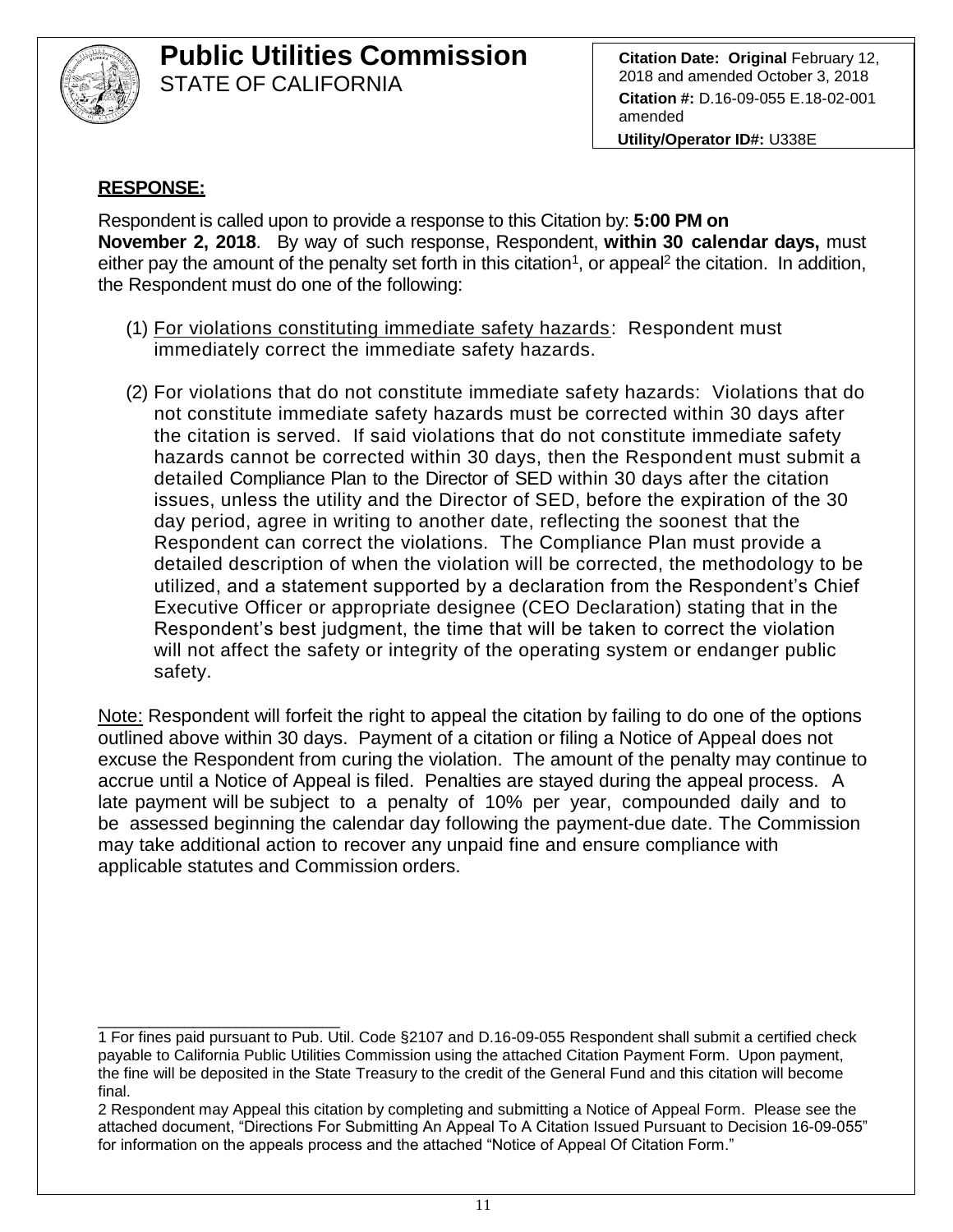

# **Public Utilities Commission**

STATE OF CALIFORNIA

**Citation Date: Original** February 12, 2018 and amended October 3, 2018 **Citation #:** D.16-09-055 E.18-02-001 amended

**Utility/Operator ID#:** U338E

## **NOTIFICATION TO LOCAL AUTHORITIES:**

As soon as is reasonable and necessary, and no later than 10 calendar days after service of the citation is effected, Respondent must provide a notification to the Chief Administrative Officer or similar authority in the city and county where the violation occurred. Within 10 days of providing such notification, Respondent must serve an affidavit to the Director of SED, at the mail or e-mail address noted below, attesting that the local authorities have been notified; the date(s) for when notification was provided; and the name(s) and contact information for each local authority so notified.

The CPUC expects the Utility to take actions, as soon as feasible, to correct, mitigate, or otherwise make safe all violations noted on the Citation regardless of the Utility's intentions to accept or appeal the violation(s) noted in the Citation.

J Jacquette

*Elizaveta Malashenko* **Director** Safety and Enforcement Division California Public Utilities Commission 505 Van Ness Avenue San Francisco, CA 94102 elizaveta.malashenko@cpuc.ca.gov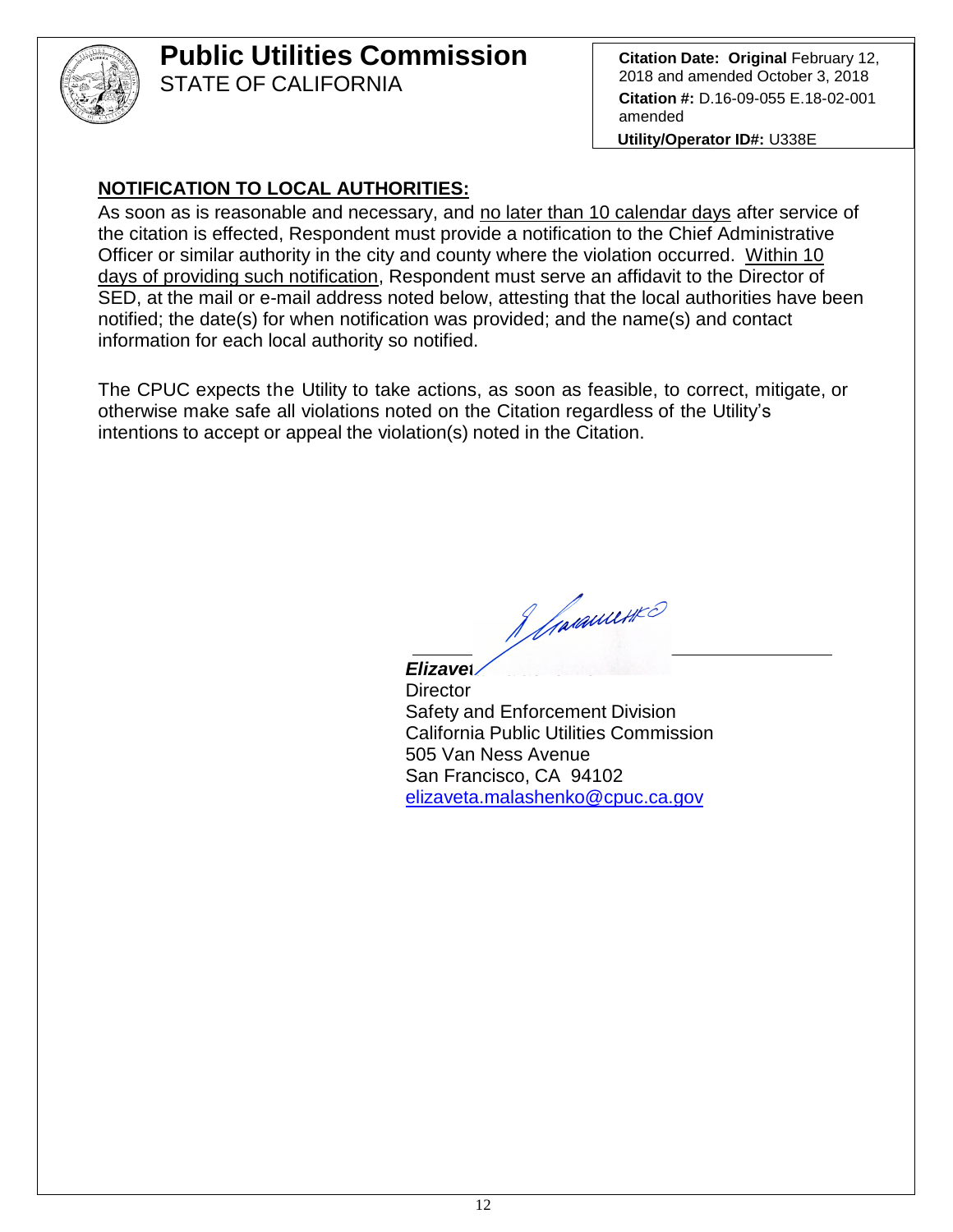

**Citation Date: Original February 12,** 2018 and amended October 3, 2018 **Citation #:** D.16-09-055 E.18-02-001 amended **Utility/Operator ID#:** U338E

# **CITATION PAYMENT FORM**

| 1 (we)                                        | hereby agree to comply with this citation                                              |  |
|-----------------------------------------------|----------------------------------------------------------------------------------------|--|
|                                               |                                                                                        |  |
|                                               |                                                                                        |  |
|                                               | all work to make permanent corrections to any mitigated, or otherwise remaining        |  |
|                                               | concerns related to the violation(s) will be completed as noted in the Compliance Plan |  |
|                                               | we have submitted to the Director of SED and, herewith, pay a fine in the amount of    |  |
| $\frac{1}{2}$<br>as included in the citation. |                                                                                        |  |

Signature of Electrical Corporation's Treasurer, Chief Financial Officer, or President/Chief Executive Officer, or delegated Officer thereof

(Signature) (Date)

(Printed Name and Title)

Payment must be with a certified check made payable to the *California Public Utilities Commission* and sent to the below address. Please include the citation number on the memorandum line of the check to ensure your payment is properly applied.

> **California Public Utilities Commission Attn: Fiscal Office 505 Van Ness Avenue San Francisco, CA 94102-3298**

**NOTE**: A copy of the completed Citation Payment Form must be sent to the Director of the Safety and Enforcement Division, via email or regular mail, to the address provided on the Citation.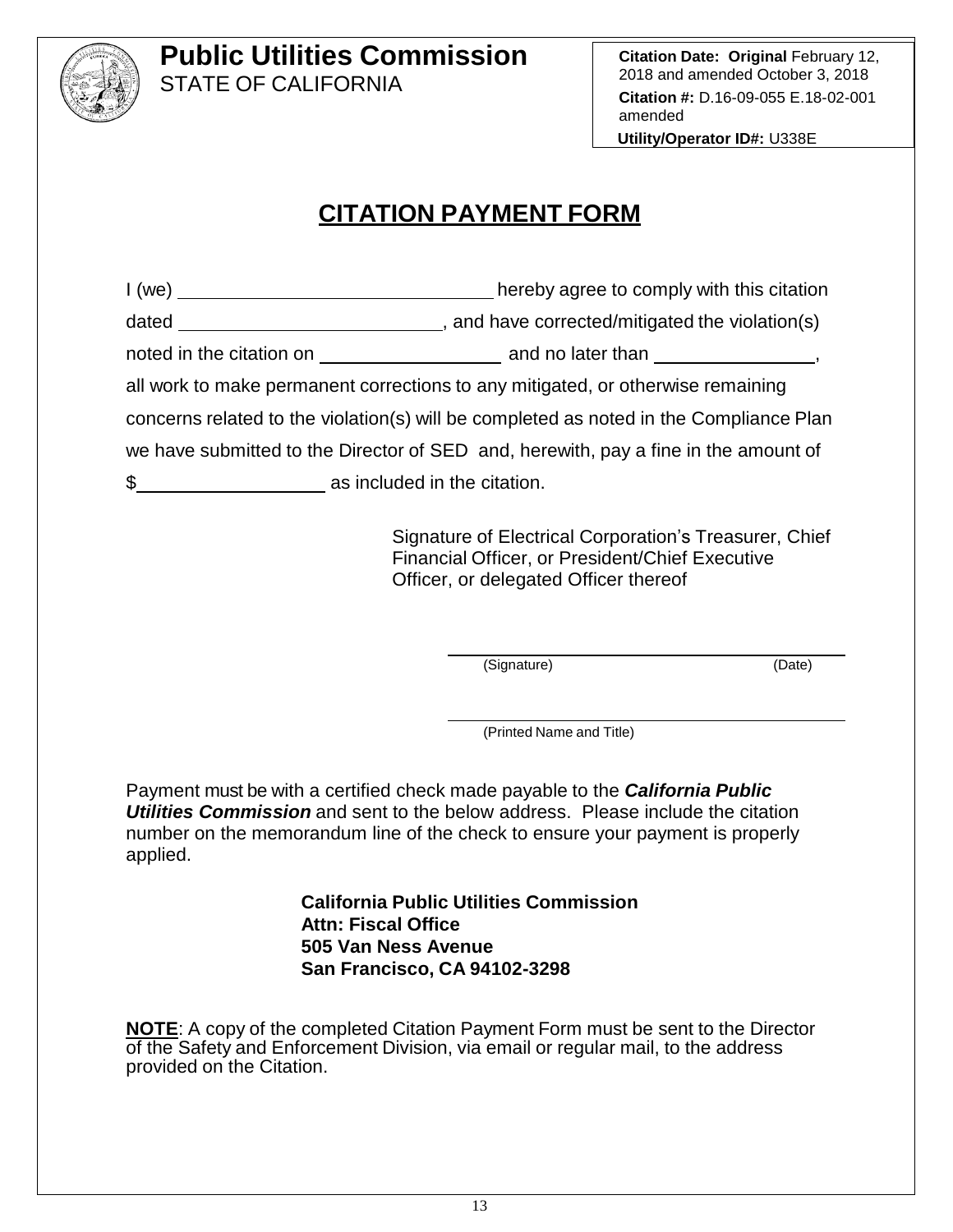

## **DIRECTIONS FOR SUBMITTING AN APPEAL TO A CITATION ISSUED PURSUANT TO DECISION 16-09-055**

Within 30 calendar days of the Respondent being served with a *CITATION ISSUED PURSUANT TO DECISION 16-09-055*, Respondent may appeal the citation. Beyond 30 calendar days of being served with the citation, Respondent is in default and, as a result, is considered as having forfeited rights to appeal the citation. The Respondent must still correct the violation(s) as instructed in the Response section of this citation.

To appeal the citation, Appellant must file a Notice of Appeal (including a completed title page complying with Rule 1.6 of the Commission's Rules of Practice and Procedure, and attached Notice of Appeal Form) along with copies of any materials the Appellant wants to provide in support of its appeal with the Commission's Docket Office **and** must serve the Notice of Appeal, at a minimum, on

- 1) The Chief Administrative Law Judge (with an electronic copy to: [ALJ\\_Div\\_Appeals\\_Coordinator@cpuc.ca.gov\)](mailto:ALJ_Div_Appeals_Coordinator@cpuc.ca.gov),
- 2) The Director of the Safety and Enforcement Division
- 3) The Executive Director
- 4) General Counsel
- 5) The Director of the Office of Ratepayer Advocates

at the address listed below within 30 calendar days of the date on which the Appellant is served the Citation. The Appellant must file a proof of service to this effect at the same time the Appellant files the Notice of Appeal. The Notice of Appeal must at a minimum state: (a) the date of the citation that is appealed; and (b) the rationale for the appeal with specificity on all grounds for the appeal of the citation.

*California Public Utilities Commission 505 Van Ness Ave. San Francisco, CA 94102 Attn: <Insert Title>*

**NOTE:** Submission of a *Notice of Appeal Form* in no way diminishes Appellant's responsibility for correcting the violation described in the citation, or otherwise ensuring the safety of facilities or conditions that underlie the violations noted in the Citation.

Ex Parte Communications as defined by Rule 8.1(c) of the Commission's Rules of Practice and Procedure, are prohibited from the date the citation is issued through the date a final order is issued on the citation appeal.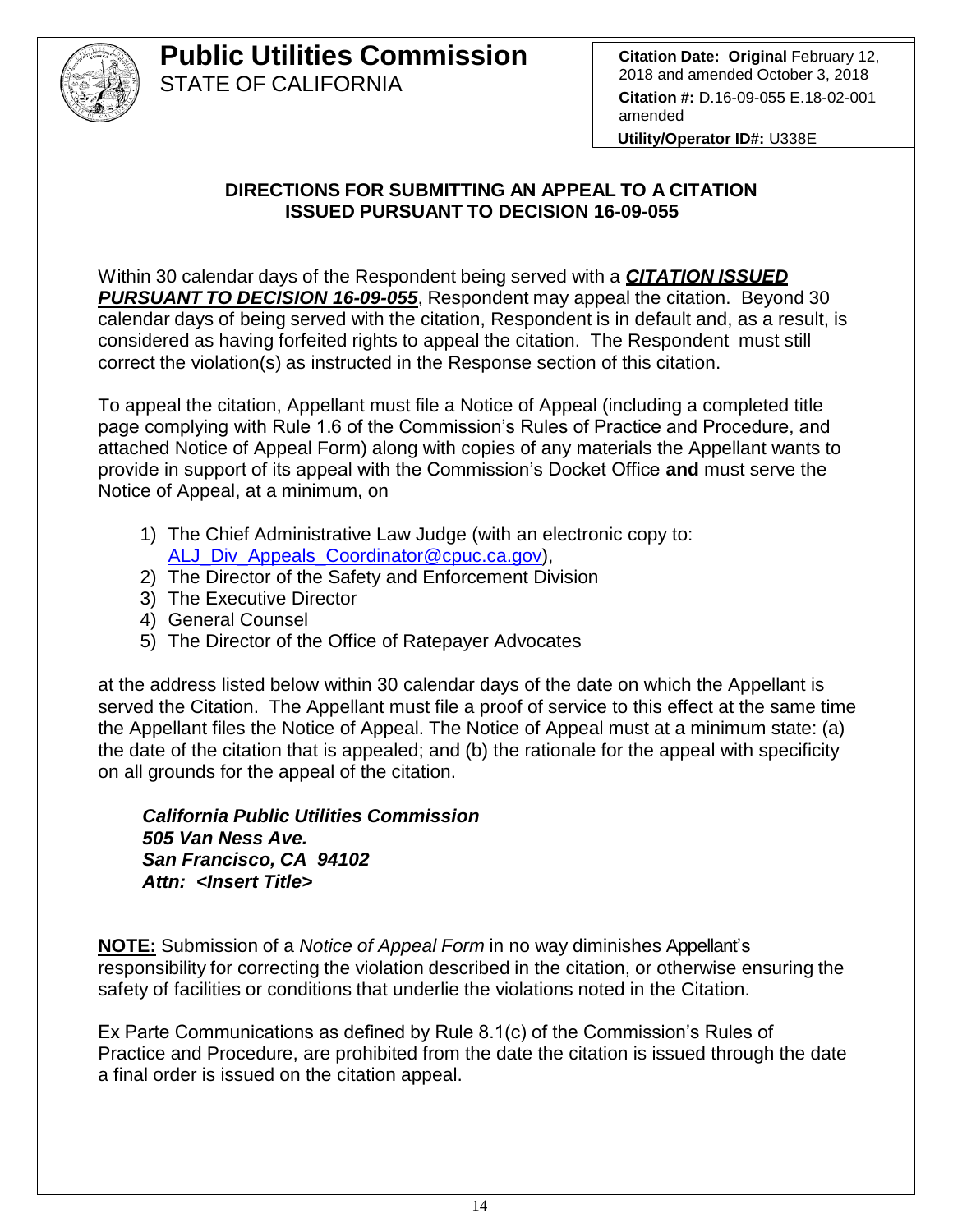

**Citation Date: Original February 12,** 2018 and amended October 3, 2018 **Citation #:** D.16-09-055 E.18-02-001 amended

**Utility/Operator ID#:** U338E

After receipt of the Appellant's *Notice of Appeal Form*, a hearing will be convened before an Administrative Law Judge. At least ten days before the date of the hearing, the Appellant will be notified and provided with the location, date, and time for the hearing. At the hearing,

- (a) Appellant may be represented by an attorney or other representative, but any such representation shall be at the sole expense of the Appellant;
- (b) Appellant may request a transcript of the hearing, but must pay for the cost of the transcript in accordance with the Commission's usual procedures;
- (c) Appellant is entitled to the services of an interpreter at the Commission's expense upon written request to the Chief Administrative Law Judge not less than five business days prior to the date of the hearing;
- (d) Appellant is entitled to a copy of or electronic reference to "Resolution ALJ-299 Establishing Pilot Program Citation Appeal and General Order 156 Appellate Rules (Citation Appellate Rules)"; and
- (e) Appellant may bring documents to offer in evidence (Rule 13.6 (Evidence) of the Commission's Rules of Practice and Procedure applies) and/or call witnesses to testify on Appellant's behalf. At the Commission's discretion, the hearing in regard to the Appellant's appeal can be held in a CPUC hearing room at either of the following locations:

## **San Francisco**: **Los Angeles:**

San Francisco, CA 94102 Los Angeles, CA 90013

505 Van Ness Avenue 320 West 4th Street, Suite 500

The hearing(s) held in regard to the Appellant's appeal will be adjudicated in conformance with all applicable Public Utilities Code requirements.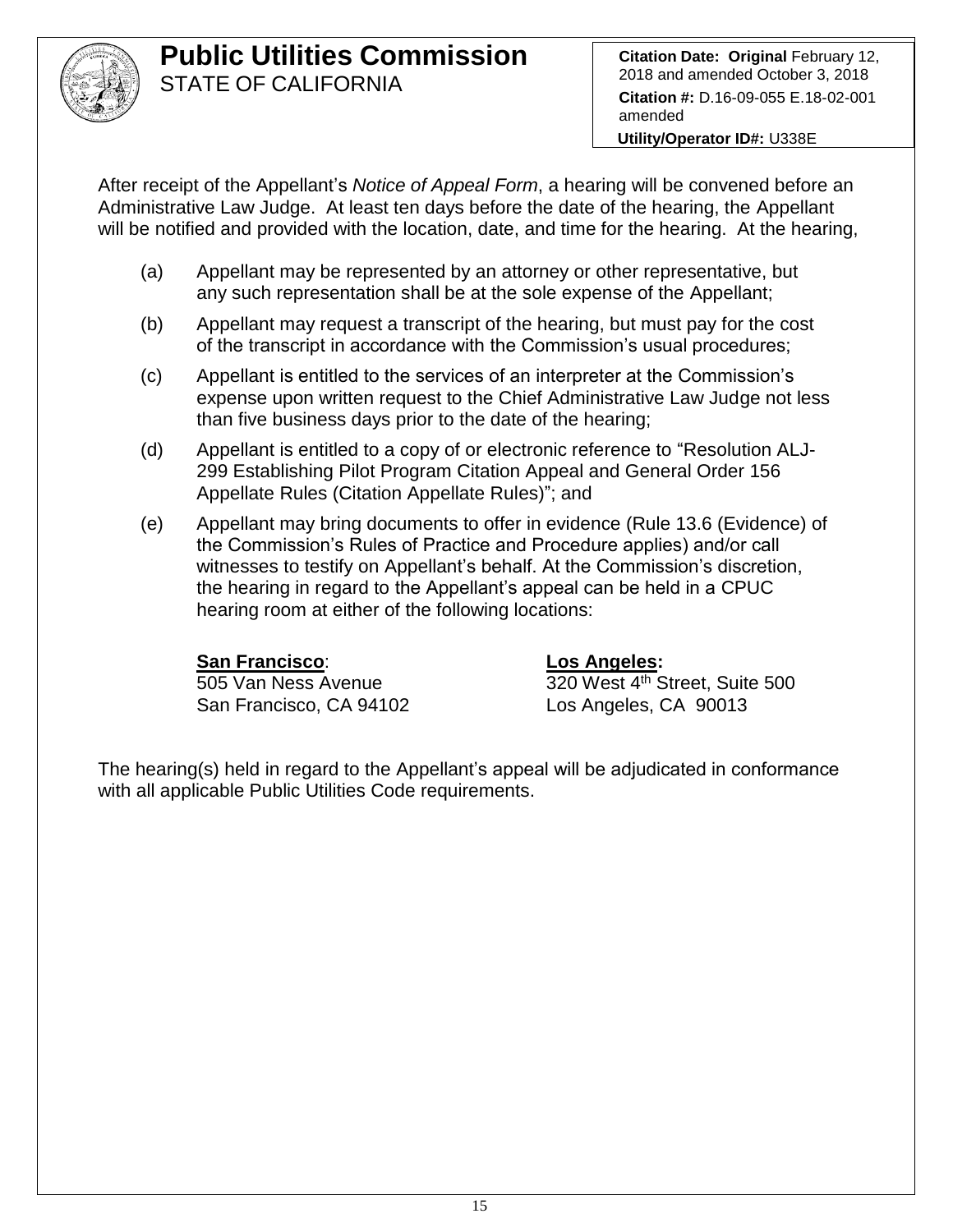

#### **Notice of Appeal Form Appeal from Citation issued by Safety and Enforcement Division (Pursuant to Decision 16-09-055)**

| <b>Appellant:</b>         |                                           |                                                                                                      |  |
|---------------------------|-------------------------------------------|------------------------------------------------------------------------------------------------------|--|
|                           |                                           | Citation Date: _________________________                                                             |  |
| [Name]                    |                                           |                                                                                                      |  |
|                           |                                           | Utility/Operator ID#: \\square\\sqrtD#!\\sqrtD#!\\sqrtD#!\\sqrtD#!\\sqrtD#!\\sqrtD#!\\sqrtD#!\\sqrtD |  |
| [Title]                   |                                           | Appeal Date: ___________________________                                                             |  |
| [Utility Name]            |                                           |                                                                                                      |  |
| [Mailing Address]         |                                           |                                                                                                      |  |
| [City, CA Zip Code]       |                                           |                                                                                                      |  |
|                           |                                           |                                                                                                      |  |
|                           |                                           |                                                                                                      |  |
|                           |                                           |                                                                                                      |  |
| and Enforcement Division" | [Utility/Operator Name] [Citation Number] |                                                                                                      |  |
|                           |                                           |                                                                                                      |  |

Statements supporting Appellant's Appeal of Citation (You may use additional pages if needed and/or attach copies of supporting materials along with this form).